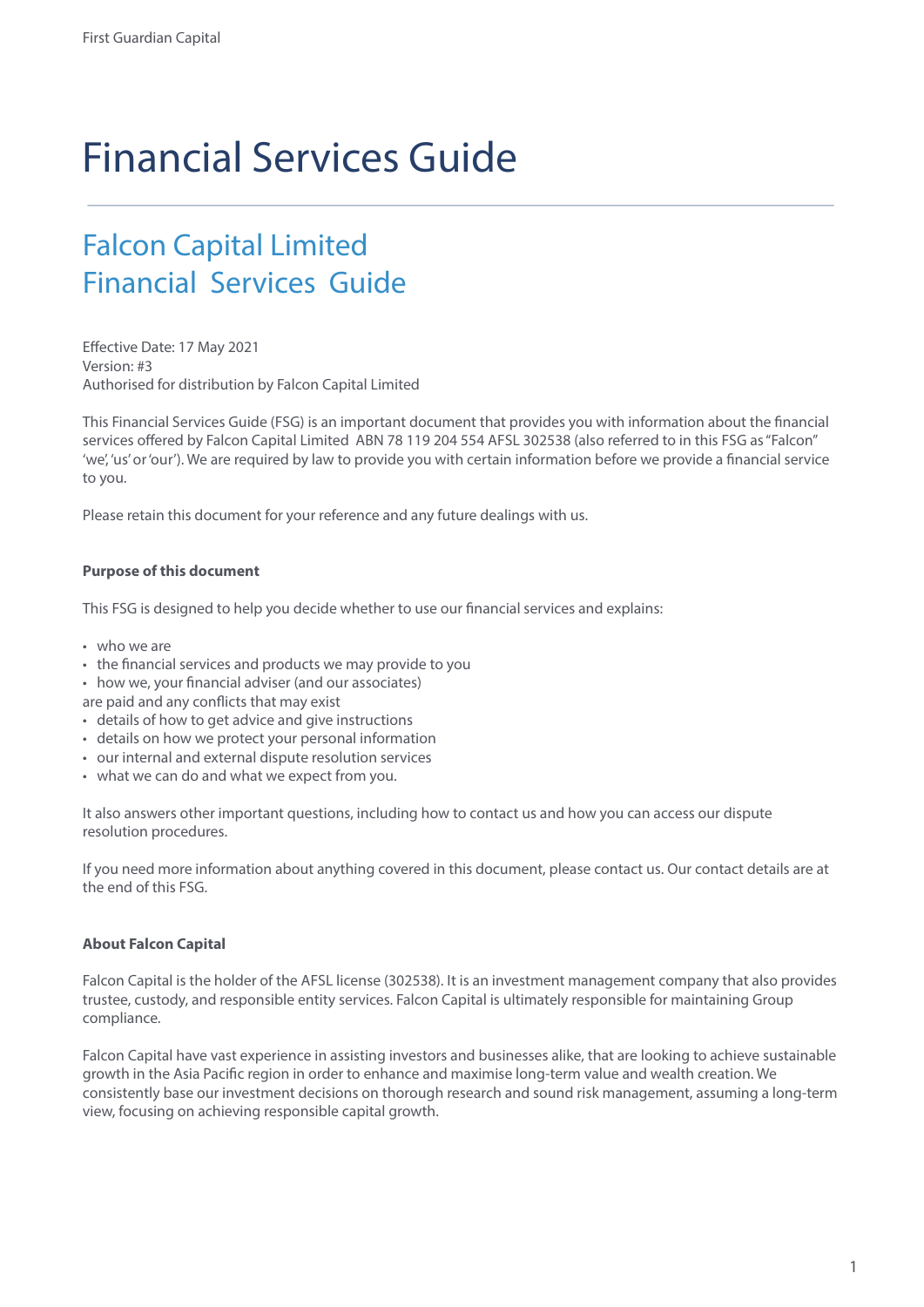#### **The financial services we provide**

The financial service we provide to you under our license include to:

- A) Provide general product advice about:
- Deposit and payment products
- Derivatives
- Foreign exchange contracts
- Government debentures stocks and bonds
- Interests in Managed investment schemes excluding investor directed portfolio services
- Securities
- Superannuation
- B) Deal in a financial product by:
- a. issuing, applying for, acquiring, varying or disposing of a financial product in respect of:
- Derivatives
- Foreign exchange contracts
- Interests in Managed investment schemes excluding investor directed portfolio services
- Securities
- b. arranging to issue, apply for, acquire, vary or dispose of a financial product in respect of:
- Superannuation

c. applying for, acquiring, varying or disposing of a financial product on behalf of another person in respect of:

- Deposit and payment products
- Derivatives
- Foreign exchange contracts
- Government debentures stocks and bonds
- Interests in Managed investment schemes excluding investor directed portfolio services
- Securities
- Superannuation

C) operate the following kinds of registered managed investment schemes (including the holding of any incidental property) in its capacity as responsible entity:

(i) "First Guardian Master Fund" scheme (ARSN: 635 429 113),

(ii) a scheme which only holds financial assets;

and

D) operate custodial or depository services other than investor directed portfolio services; to retail and wholesale clients.

#### **Product Disclosure Statement**

If we have recommended a particular product we will provide you with or make available a copy of the relevant Product Disclosure Statement (PDS) or other offer document.

The PDS provides details as to the significant features, risks, benefits, terms and conditions and the fees and costs of the financial product.

If you choose to invest in any of our financial products, you will need to complete the application form attached to the relevant PDS or other offer document.

The PDS will help you make an informed decision about whether or not to acquire and/or continue to hold the product.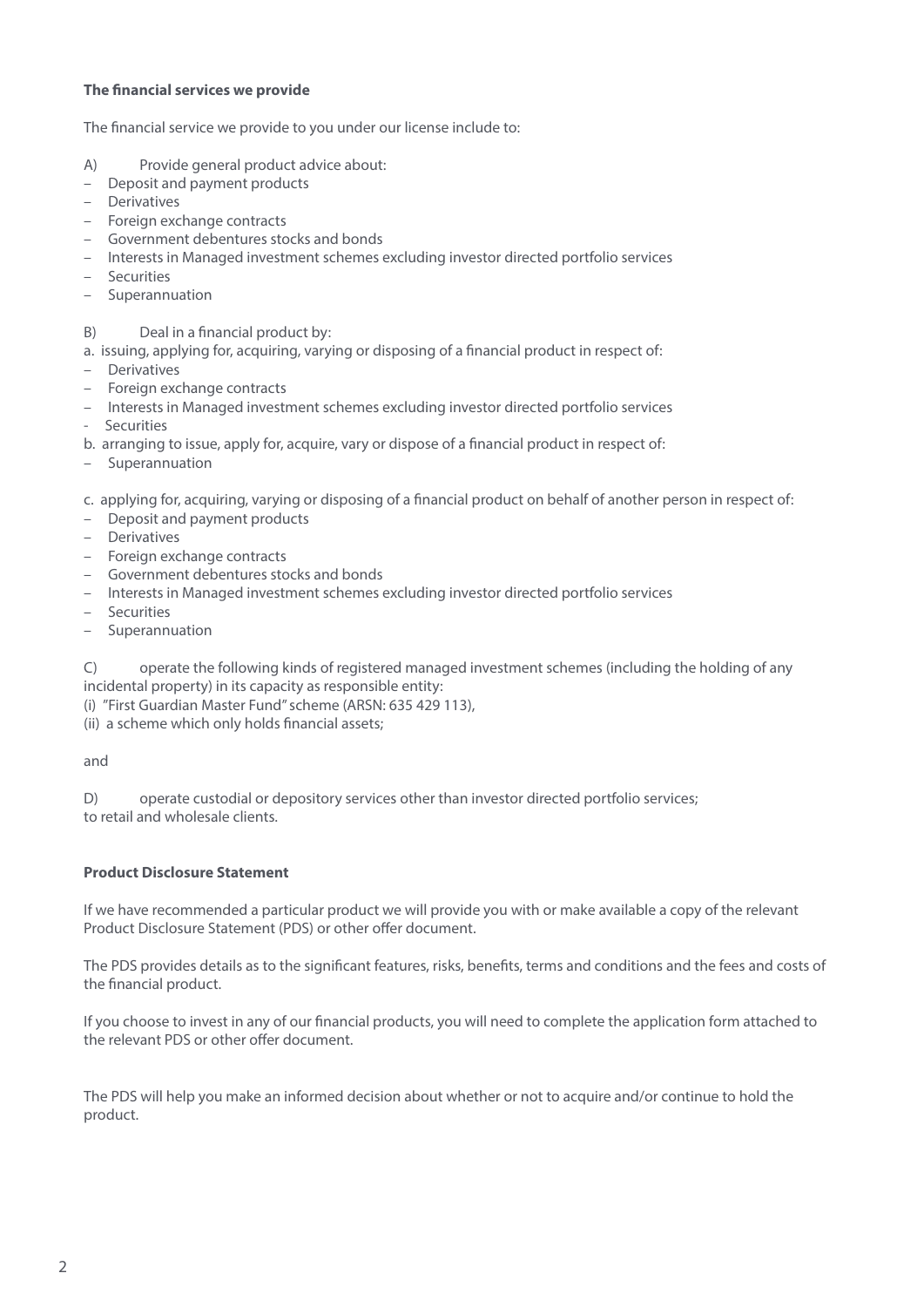#### **General advice**

We may also give you general advice which does not take into account your particular financial situation, needs or objectives. You should assess your own circumstances and obtain and consider a copy of the PDS before making an investment decision.

If you visit our website or contact our Client Services Team, you will receive general advice only.

#### **Who provides the financial service?**

Falcon provides the financial services described in this FSG to you directly.

Falcon is authorised to provide these financial services under its Australian Financial Services Licence No. 302538.

Details of your financial adviser and scope of authority is set out in their 'Corporate Adviser Profile' and or 'Financial Planner Profile'.

The Corporate Adviser Profile and Financial Planner Profile forms part of this FSG and they should be read together.

Falcon has authorised your financial adviser to distribute this FSG.

#### **How are your investments held**

Where assets are held through a registered scheme operated by Falcon Capital, Falcon Capital has appointed a subcustodian to hold shares, interests in managed investment schemes and fixed term products. The sub- custodian will hold the legal title to those assets on trust for Falcon Capital, and Falcon Capital in turn holds the beneficial interest in those assets ultimately for you. Other assets held through a registered scheme are held in the name of Falcon Capital (in its capacity as custodian or responsible entity), in which case Falcon Capital is the legal owner of the assets and holds them for your ultimate benefit.

Falcon Capital and the sub-custodian it appoints may use omnibus accounts to hold assets (that is, accounts in which assets ultimately held for your benefit are pooled together with other investors assets). Records are maintained by Falcon Capital to enable the quantity of assets held in the omnibus account that are referenced to your interest to be clearly identified.

When you apply to invest in a registered scheme operated by Falcon Capital, you consent to the use of omnibus accounts by Falcon Capital, and any sub-custodian appointed by Falcon Capital.

#### **Remuneration**

Any of the below payments are made as agreed with you or to the extent permitted by law.

#### *How are we paid?*

How we are paid will vary depending on the nature of the financial service we provide to you.

If you invest in a product we offer, Falcon will receive remuneration in relation to your investment in that product. This remuneration may include contribution fees, ongoing investment and administration fees, also referred to as investment management or management fees, and indirect costs, which may include performance-based fees. In some situations, contribution, switching, exit and withdrawal fees may also apply. In some situations, account fees and transaction fees may apply. The remuneration we will receive for the products we offer is set out in the PDS for the particular product.

We don't charge you any additional fees for any general financial advice you may receive from us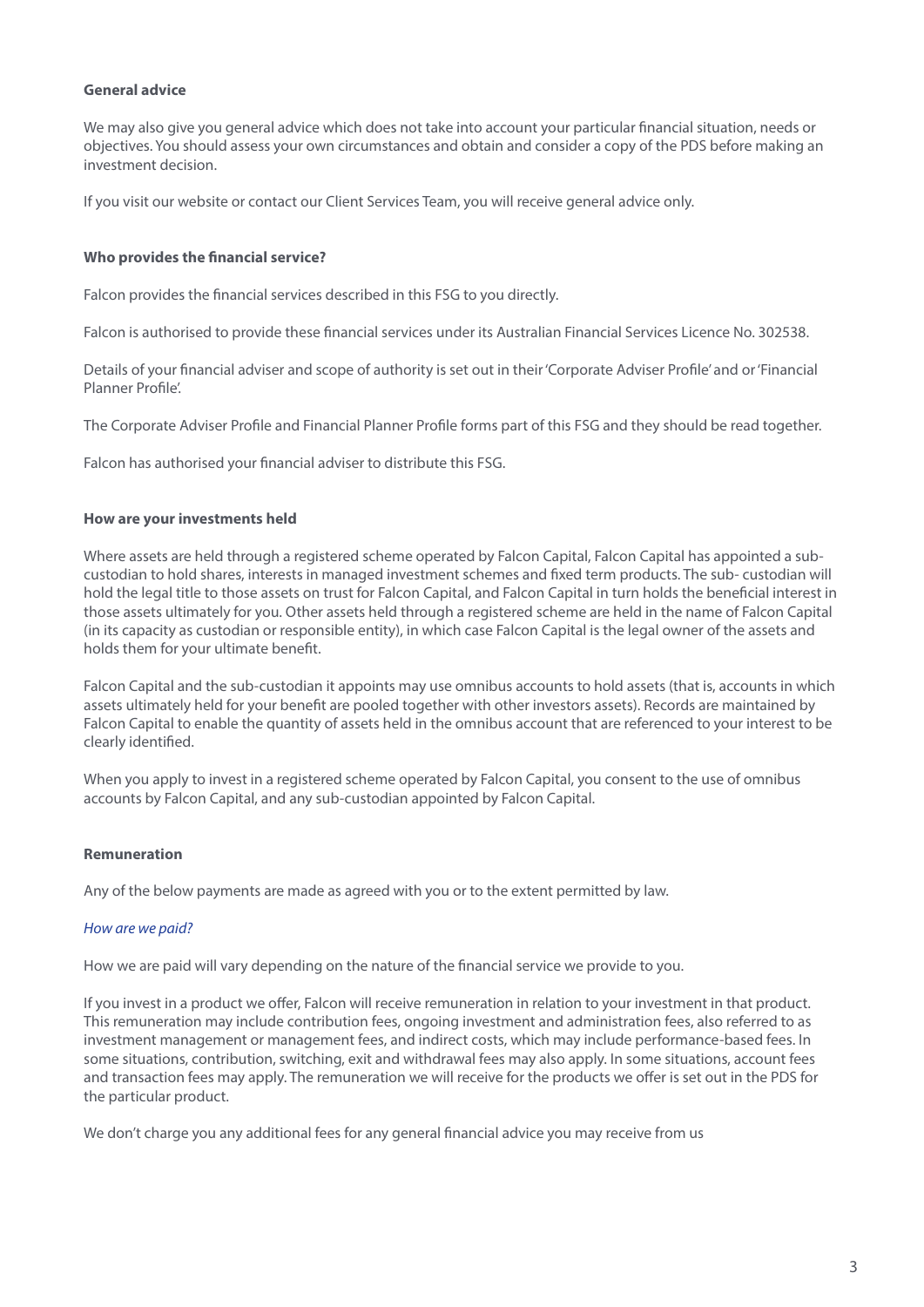#### *Remuneration for representatives*

Our representatives are employees and are paid a salary. They may also be eligible for performance bonuses related to their overall performance which may include quality of service/general advice provided to clients.

Any performance bonus our representatives receive will not affect the level of fees charged on your investments. Performance bonuses are paid by us and are not charged to your investment account.

Our representatives are not entitled to receive commissions.

#### *Remuneration for telephone staff*

Some employees who are representatives of Falcon may also receive remuneration in the form of a bonus for the services they provide, such as general advice and assistance when you acquire or increase your investment in a Falcon product offering. Any such benefits are based on a balanced scorecard of performance including both financial and non-financial measures that remain at the overall discretion of the business.

#### **Referral arrangements**

In any instance you require personal advice we may refer you to a suitably qualified professional.

#### **Other fees and costs**

#### **Related parties**

Falcon is part of the Falcon group comprising Falcon Capital Limited ABN 78 119 204 554 and its related bodies corporate (Falcon group).

Related companies within the Falcon group include.

#### **Your questions answered**

#### *Will Falcon provide personal financial advice which is suited to my personal situation, needs, goals and objectives?*

Falcon and its representatives only provide general advice which does not take into account your particular financial situation, needs or objectives.

We may still act on your instructions however:

• you face the risk that the financial product you select may not be appropriate for you; and

• we may require you to sign a document that records your intention not to seek advice for the particular financial product(s).

#### *What compensation arrangements do you have in place?*

We have compensation arrangements in place, including professional indemnity insurance cover that is adequate for the type of financial services we provide and also for any potential liability arising from compensation claims. These arrangements comply with section 912B of the Corporations Act.

#### *How do I provide you with instructions?*

You can generally choose how you would like to give us instructions by logging into your account, in writing, by telephone, fax or email. In some cases, the way in which you give us instructions may be limited by law or by particular product features.

• To facilitate internal administration, accounting, research, risk management, compliance and evaluation of Falcon group products and services.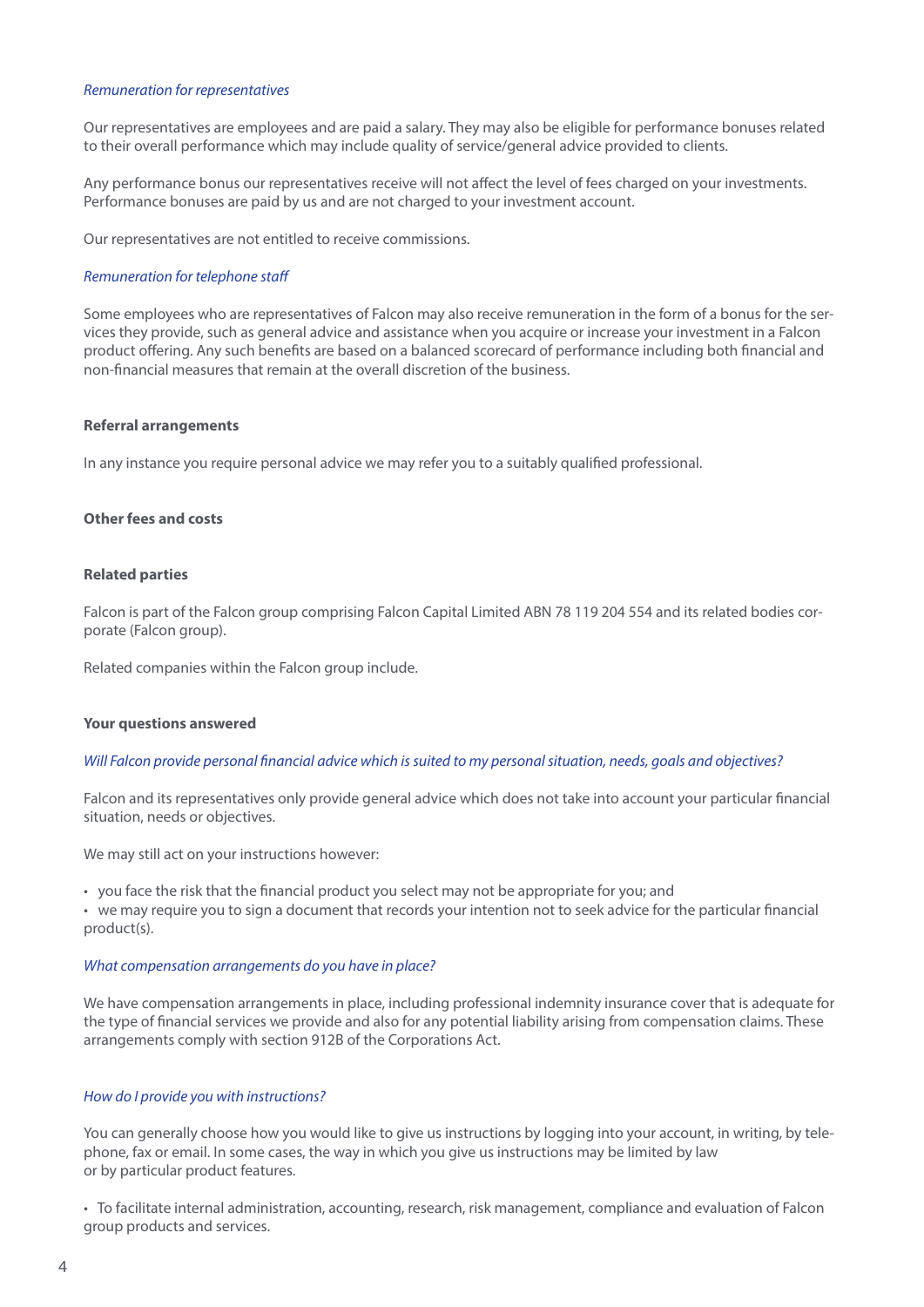• To facilitate internal administration, accounting, research, risk management, compliance and evaluation of Falcon group products and services.

• To provide you with information about other products and services that we or other members of the Falcon group offer that may interest you.

#### *How do we protect your personal information?*

We are committed to maintaining the privacy and security of your personal information.

As a financial service provider, we are obligated to verify your identity and the source of any funds. Accordingly, we will ask you to present identification documents, such as, your passport and driver's licence, which we will hold on your file.

We collect, use and/or disclose your personal information primarily to provide you with the products and services that you request. We may also use your information for the following related purposes:

• To help your financial adviser provide you with financial advice and ongoing services in relation to your account with us.

• To facilitate internal administration, accounting, research, risk management, compliance and evaluation of Falcon group products and services.

• To provide you with information about other products and services that we or other members of the Falcon group offer that may interest you.

In connection with providing our services to you, we may disclose your information to external parties, including but not limited to:

- your financial adviser
- your employer
- banks or other financial institutions
- superannuation trustees, product issuers, legal and accounting firms, auditors, mail houses, contractors, or other service providers
- the Australian Taxation Office
- other companies within the Falcon group.

We are also permitted to collect and disclose your personal information when required or authorised to do so by law.

It is generally unlikely that we will disclose your personal information to overseas recipients. However, any overseas disclosure does not affect our commitment to safeguarding your personal information and we will take reasonable steps to ensure any overseas recipient of your personal information complies with Australian privacy law. Should your financial adviser utilise an overseas service provider, these arrangements will be detailed in their Financial Planner Profile.

Your personal information will be handled in accordance with our Privacy Policy which outlines how we collect, use, store and disclose your personal information. For more information, including how to access or correct your personal information, or how to complain about a breach of the Australian Privacy Principles, please read our Privacy Policy which can be accessed on our website at www.firstguardian.com.au/privacy or by contacting:

| By mail:  | Privacy Officer<br><b>Falcon Capital Limited</b><br>Suite 4, Level 13, 350 Collins Street<br>Melbourne, Vic 3000 |
|-----------|------------------------------------------------------------------------------------------------------------------|
| By email: | privacy.officer@firstguardiancapital.com                                                                         |
| By phone: | +61 3 99887753 (Client Services Team)                                                                            |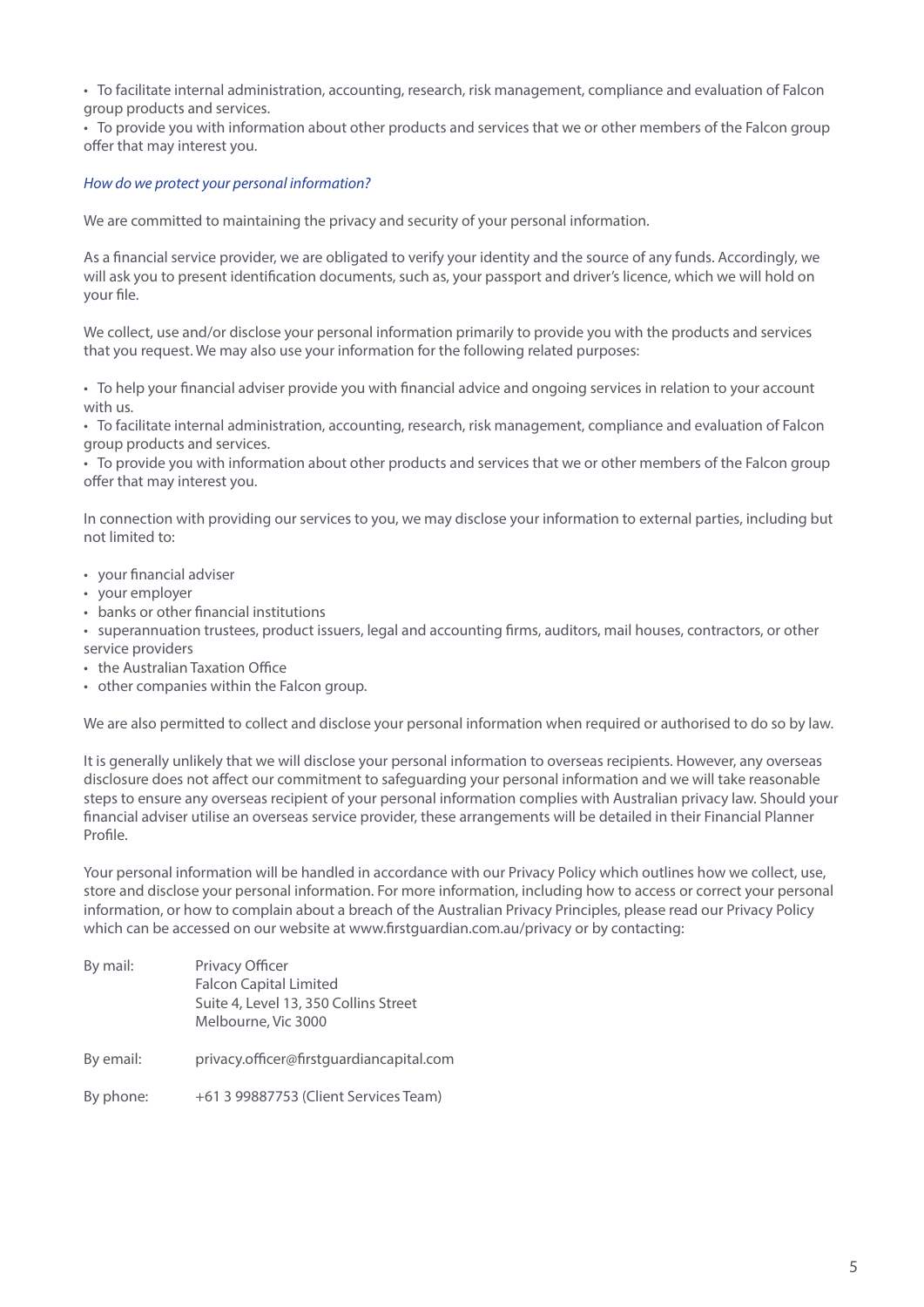#### *What if I don't want advice?*

If you do not wish to receive any advice, we can carry out your instructions, but you must accept the risk that the financial product you select may not be appropriate for you.

#### *What if I have a complaint?*

You have the right to enquire or complain about our services or products.

If you have a complaint about your account (or wish to obtain further information about the status of an existing complaint), please contact the Manager, Customer Care:

| By phone: | +61 3 99887753 or write to:                                                                                                            |
|-----------|----------------------------------------------------------------------------------------------------------------------------------------|
| By mail:  | Manager, Customer Care<br><b>Falcon Capital Ltd</b><br><b>Reply Paid</b><br>Suite 4, Level 13, 350 Collins Street, Melbourne, Vic 3000 |
| By email: | customercare@firstquardiancapital.com                                                                                                  |

If you let us know of any concerns arising from your dealings with us, we can work towards providing suitable resolutions and better service for all clients in the future.

When you get in touch with us, please provide:

- your contact details
- your account number
- a detailed description of the facts surrounding your complaint.

Where possible, concerns will be resolved immediately. If further investigation is required, our Customer Care Team will acknowledge your complaint in writing and will consider and respond to your complaint as quickly as possible. We are required by law to respond to superannuation complaints within 90 days and non- superannuation complaints within 45 days.

If an issue has not been resolved to your satisfaction, you can lodge a complaint with the Australian Financial Complaints Authority, or AFCA. AFCA provides fair and independent financial services complaint resolution that is free to consumers.

| Website: | www.afca.org.au                                                            |
|----------|----------------------------------------------------------------------------|
| Email:   | info@afca.org.au                                                           |
| Tel:     | 1800 931 678 (Free call)                                                   |
| Mail:    | Australian Financial Complaints Authority<br>GPO Box 3, Melbourne VIC 3001 |

#### **Australian Securities and Investments Commission**

The Australian Securities and Investments Commission's (ASIC) website contains information on complaints about companies and people and describes the types of complaints handled by ASIC.

To obtain further information contact the ASIC information line:

| Telephone: | 1300 300 630         |
|------------|----------------------|
| Email:     | infoline@asic.gov.au |
| Web:       | www.asic.gov.au      |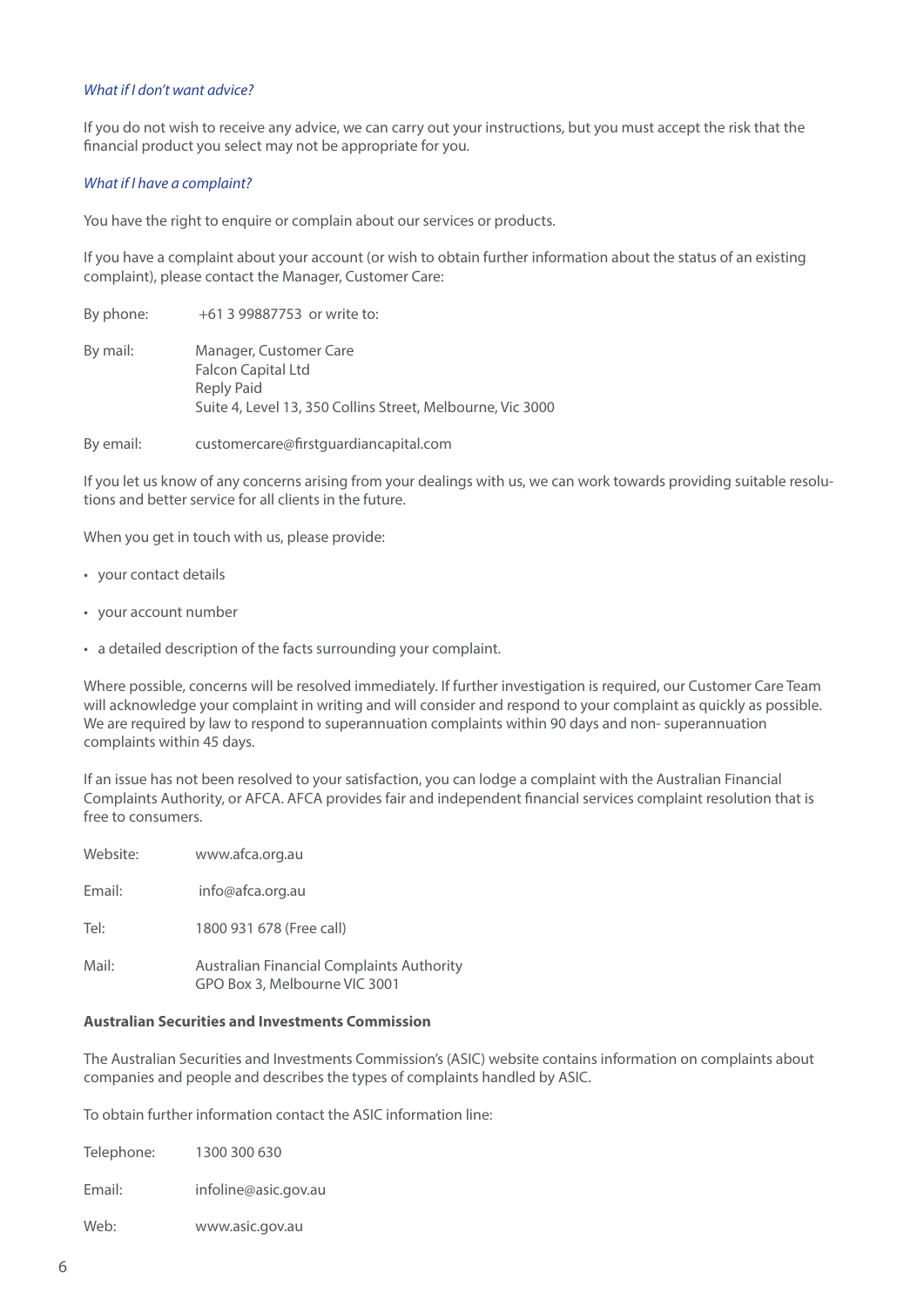#### *How do I contact you?*

You can contact us by:

- calling our offices on  $+61$  3 99887753
- visiting our website at www. firstguardiancapital.com
- emailing us at • writing to us at
- customercare@firstguardiancapital.com Reply Paid Suite 4, Level 13, 350 Collins Street, Melbourne, Vic 3000

Our registered office is at Level 13, 530 Collins Street, Melbourne VIC 3000.